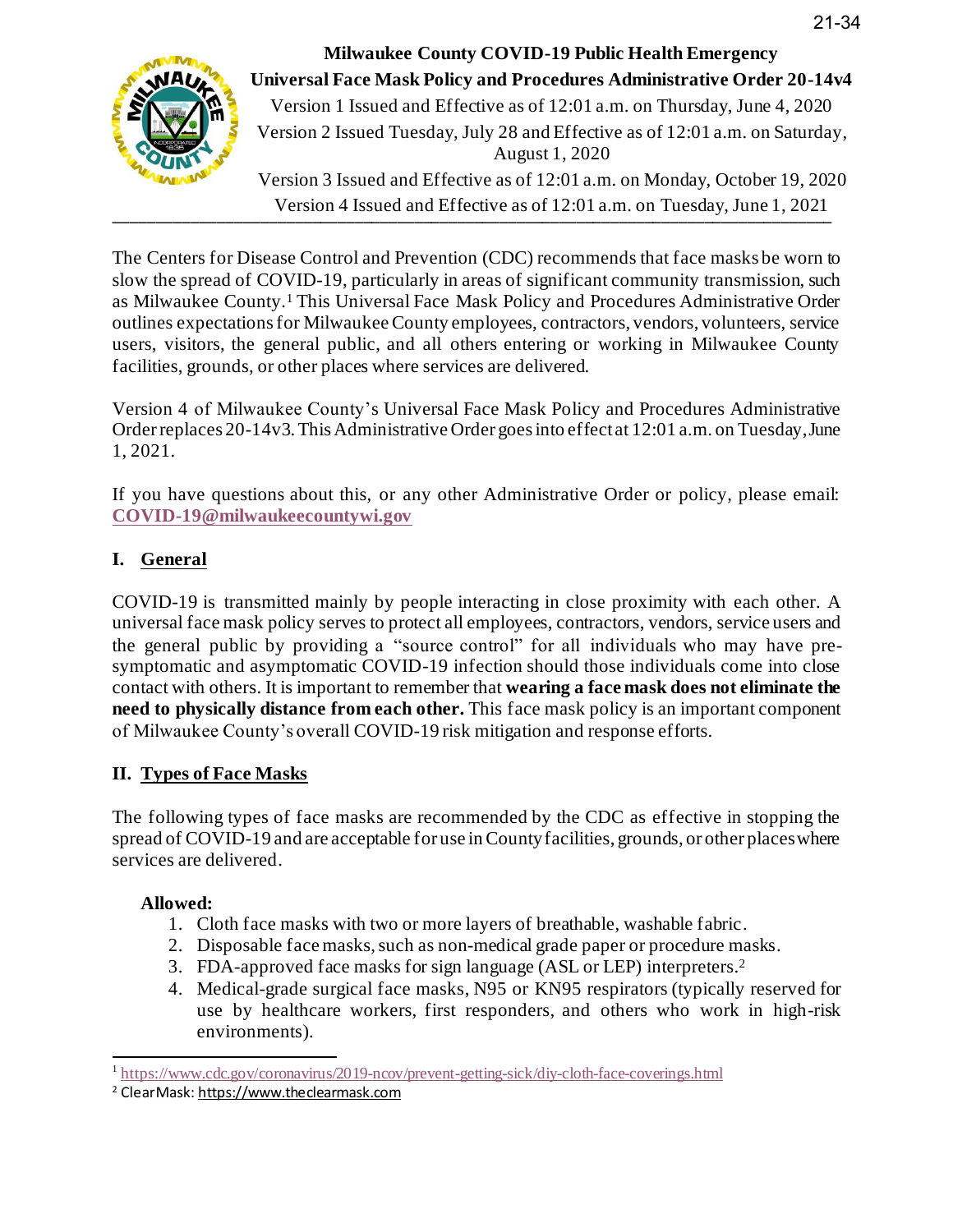The following types of face coverings **are not recommended** by the CDC as effective in stopping the spread of COVID-19 and **are not acceptable** for use in County facilities, grounds, or other places where services are delivered.

#### **Not Allowed:**

- 1. Neck scarves or bandanas
- 2. Neck gaiters or buffs
- 3. Winter scarfs
- 4. Face shields
- 5. Masks with exhalation valves or vents
- 6. Masks with inappropriate writing or images

# **III. Face Mask Requirements for County Employees, Contractors, and Vendors (together "Workers"), and Volunteers**

- **A. Indoor Face Mask Requirements for Workers and Volunteers** (see exemptions in Section V)
	- 1. All fully vaccinated and unvaccinated<sup>3</sup> workers or volunteers must wear a face mask at all times while inside County facilities or inside other places where services are delivered (e.g., home visits). This includes wearing a face mask when moving through a facility, using a restroom, or being in other shared spaces inside the facility.
	- 2. All fully vaccinated and unvaccinated workers or volunteers must wear a face mask at all times while in a vehicle with other people.
	- 3. If a worker or volunteer is alone inside their enclosed office, a cubicle with a partition that extends above 6 feet high, or a work vehicle, they are not required to wear a mask.
	- 4. Workers and volunteers whorequire medical grade face masks or respiratory protection are required to follow above policies until reporting to their work area where medicalgrade face masks or respiratory protection are distributed.

#### **B. Outdoor Face Mask Requirements for Workers and Volunteers** (see exemptions in Section V)

- 1. All fully vaccinated and unvaccinated workers or volunteers must wear a face mask at times when they are outdoors and cannot physically distance 4 (maintaining at least 6 feet/2 meters of distance) from people, including colleagues and members of the public.
	- i. The presence of plexiglass between people does not invalidate physical distancing requirements. For example, if a service counter has plexiglass between the worker and member of the public and people will be within 6 feet of each other with plexiglass in between them, the worker must wear a face mask while providing the service.
- 2. At times when physical distancing can be maintained with other people, both fully vaccinated and unvaccinated workers and volunteers may remove their face masks.

<sup>3</sup> <https://www.cdc.gov/coronavirus/2019-ncov/vaccines/fully-vaccinated.html>

<sup>4</sup> <https://www.cdc.gov/coronavirus/2019-ncov/prevent-getting-sick/social-distancing.html>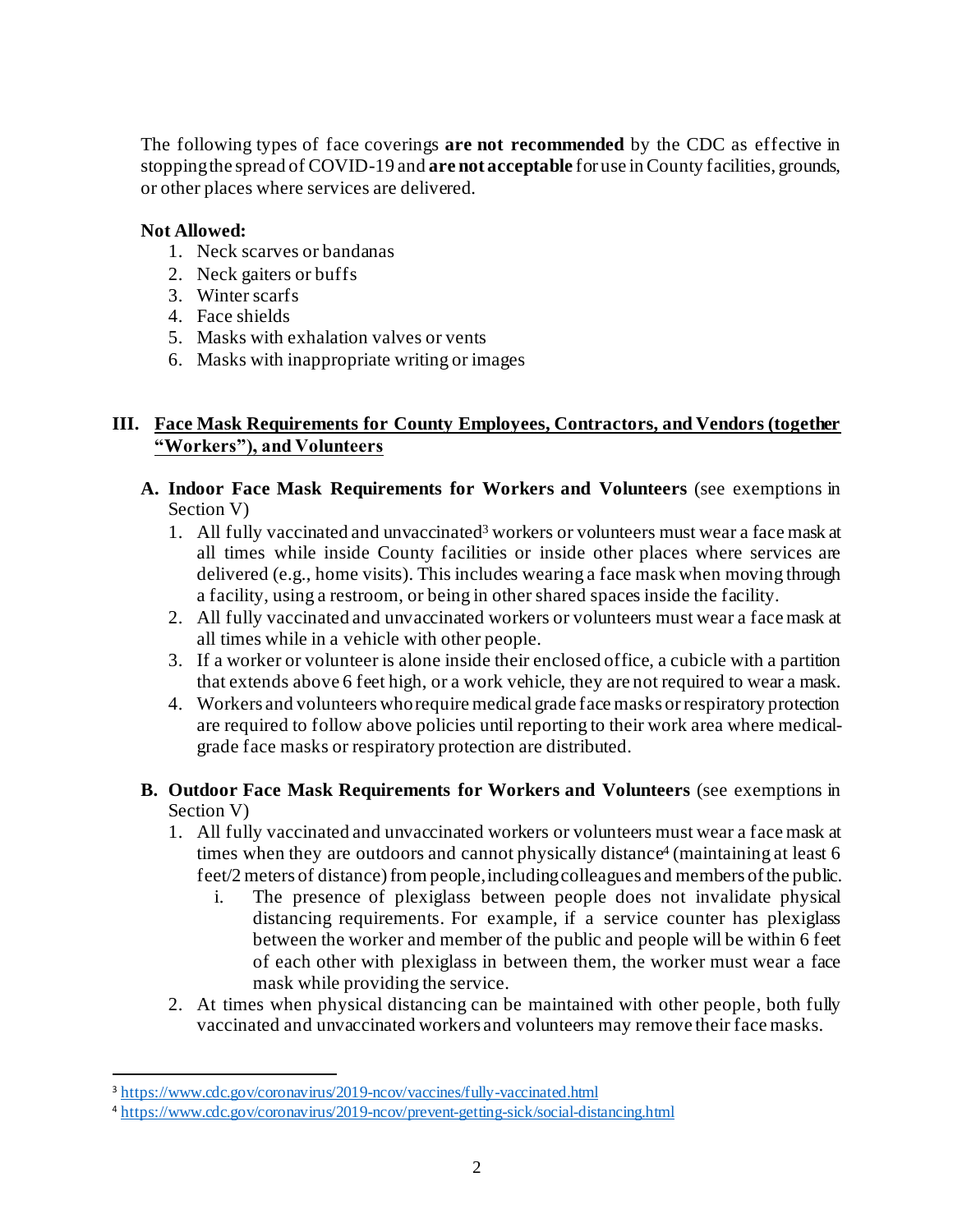### **C. Other Guidance for Departments, Workers, and Volunteers**

- 1. If a department's operations or services require a separate face mask policy specific to recommended industry standards (e.g., healthcare, emergency response), the worker should follow industry face masks requirements.
- 2. If a worker or volunteer forgets their cloth mask when reporting to work, they should use a paper face mask from the distribution at the point of entry.
- 3. Workers and volunteers are expected to regularly wash cloth masks or replace a disposable mask after daily use.<sup>5</sup>

#### **IV. Service Users, Visitors, and General Public (together, "Members of the Public")**

- **A. Indoor Face Mask Requirements for Members of the Public** (see exemptions in Section V)
	- 1. Fully vaccinated and unvaccinated members of the public ages 3 and older must wear a face mask at all times while inside County facilities or when receiving County services indoors (e.g., home visits).
	- 2. Face masks are required at all times on Milwaukee County Transit System (MCTS) Buses and at General Mitchell International Airport. This requirement is consistent with current federal law. 6
	- 3. Face masks are required in indoor facilities that are adjacent to outdoor areas (e.g., golf shops, indoor exhibits at the Zoo, and indoor food service areas).

### **B. Outdoor Face Mask Requirements for Members of the Public**

1. Fully vaccinated and unvaccinated members of the public are not required to wear a face mask on outdoor County grounds. While not required, unvaccinated members of the public are strongly encouraged to wear a face mask at all times when outside in a public area where consistent physical distancing is not possible.

#### **C. Supply and Distribution of Face Masks to Members of the Public**

The County will provide face masks to members of the public at all indoor County facilities and service areas, including on MCTS buses. The County will be supplying masks at the Zoo, or similar facilities, to people who did not bring their own masks. A member of the public may use their own face mask.

**Departments or elected offices that manage entry points to County facilities shall be responsible for the requisition of disposable face masks and the process for distribution.** Departments operating within facilities should keep a small supply of disposable face masks on hand for instances in which a member of the public shows up without a mask. Non-medical grade disposable face masks can be requisitioned through Marketplace Central.

<sup>5</sup> <https://www.cdc.gov/coronavirus/2019-ncov/prevent-getting-sick/how-to-wash-cloth-face-coverings.html>

<sup>6</sup> [https://www.tsa.gov/news/press/releases/2021/04/30/tsa-extends-face-mask-requirement-airports-and](https://www.tsa.gov/news/press/releases/2021/04/30/tsa-extends-face-mask-requirement-airports-and-throughout#:~:text=The%20CDC%20recently%20announced%20that,hands%20or%20use%20hand%20sanitizer)[throughout#:~:text=The%20CDC%20recently%20announced%20that,hands%20or%20use%20hand%20sanitizer](https://www.tsa.gov/news/press/releases/2021/04/30/tsa-extends-face-mask-requirement-airports-and-throughout#:~:text=The%20CDC%20recently%20announced%20that,hands%20or%20use%20hand%20sanitizer).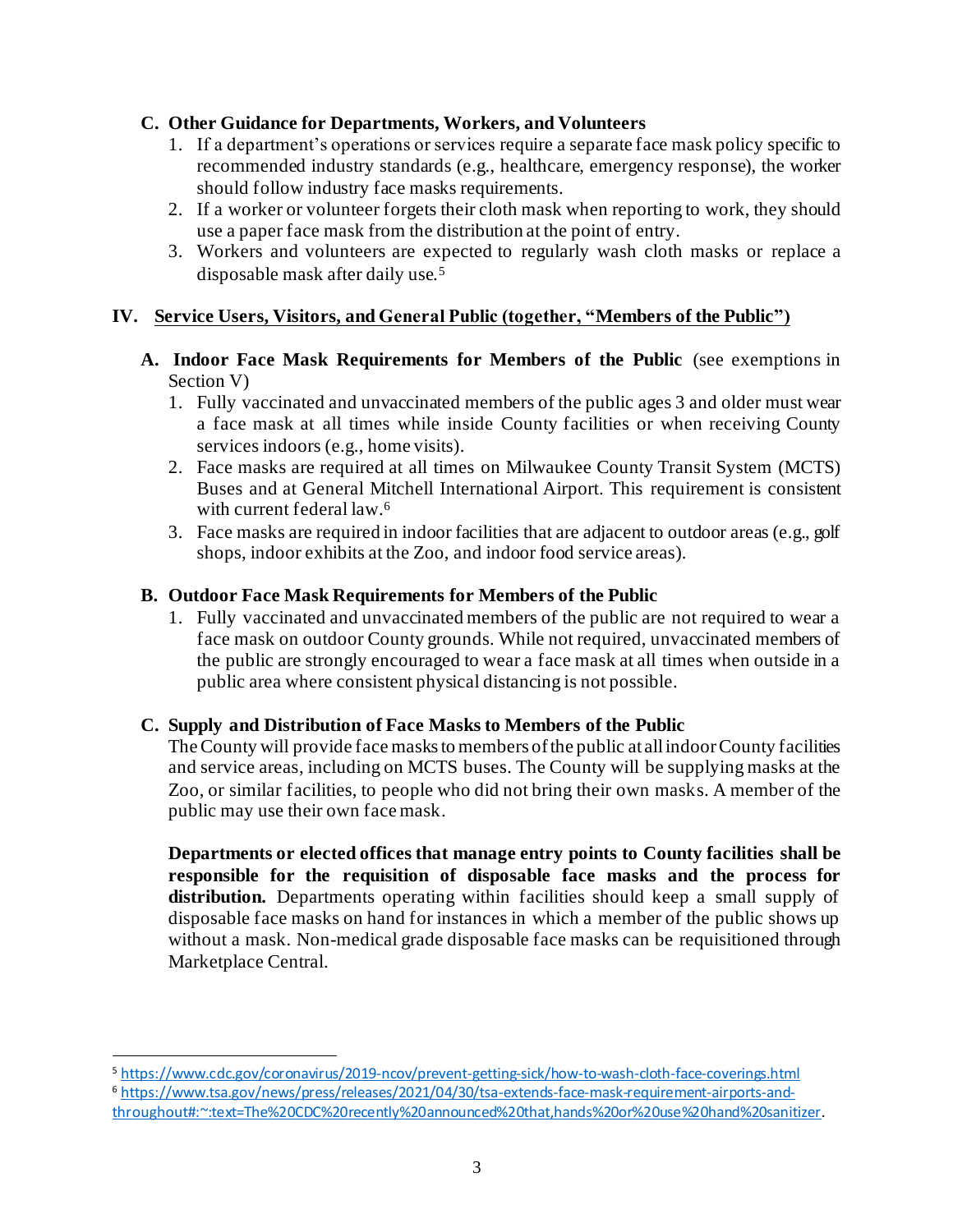#### **V. Exemptions from Wearing a Face Mask**

#### **A. People Who are Exempted from Wearing a Mask**

- 1. Children ages two (2) years old and younger.<sup>7</sup> Children ages 3 through 12 should only wear a face mask if a parent or guardian monitors to make sure it is worn safely. All children under 12 years old must remain within six (6) feet of parent/guardian, or household unit, and those who are small enough should be in a stroller or cart.
- 2. Anyone with a disability that makes it difficult to put on, wear, or remove a face mask.
- 3. Anyone consistently interacting with a person who is deaf or hard of hearing and primarily relies on lip reading.
- 4. Anyone who has been advised by a medical professional not to wear a face mask because of personal health issues.<sup>8</sup>
- 5. Anyone who has difficulty breathing<sup>9</sup> or is incapacitated.

#### **B. Times When a Person May Temporarily Remove Their Face Mask**

- 1. Some services require that workers or members of the public not have a face mask on during certain times (e.g., witness in a court hearing, genetics test). Departments and elected offices may have local exemption policies for face mask removal for points in time; additional risk mitigation measures should be put in place per the minimum requirements in Administrative Order Phased Re-Opening Guidance for Milwaukee County Services and Facilities (20-13).<sup>10</sup>
- 2. When consuming food or beverages indoors when other risk mitigation measures are in place per the minimum requirements in Administrative Order Phased Re-Opening Guidance for Milwaukee County Services and Facilities (20-13). 11
- 3. If a worker or volunteer is alone inside their enclosed office or work vehicle. This does not apply to cubicles unless the partition extends above 6 feet high, or the worker or volunteer is the only person in the entire cubicle workspace.

#### **C. Visual Marker for Exemptions**

- 1. **Employees:** Any exemption from this Order will require a request for accommodation and certification from a health care provider. If an employee requests an exemption, they must notify their supervisor and designated HR Business Partner as part of the request. An HR Business Partner will provide an employee with a qualifying exemption in the form of a yellow badge holder that they may wear as a visual marker to identify the exemption when moving through County facilities.
- 2. **Members of the Public:** Members of the public who state that they have a qualifying exemption to wearing a face mask should be provided an exemption sticker to wear while inside County facilities, excluding buses and the airport. Stickers shall only be distributed at County facilities and grounds with controlled entry points. Members of the public do not need to provide any documentation of a qualifying exemption. Departments managing controlled entry points should order exemption stickers in

<sup>7</sup> <https://www.cdc.gov/coronavirus/2019-ncov/prevent-getting-sick/how-to-wear-cloth-face-coverings.html>

 $8 \text{Employees}$ , contractors, and vendors must provide a note from their doctor to use this exemption.

<sup>&</sup>lt;sup>9</sup> Employees, contractors, and vendors must provide a note from their doctor to use this exemption.

<sup>&</sup>lt;sup>10</sup> See "Administrative Orders" Section[: https://county.milwaukee.gov/EN/COVID-19](https://county.milwaukee.gov/EN/COVID-19)

<sup>&</sup>lt;sup>11</sup> See "Administrative Orders" Section[: https://county.milwaukee.gov/EN/COVID-19](https://county.milwaukee.gov/EN/COVID-19)